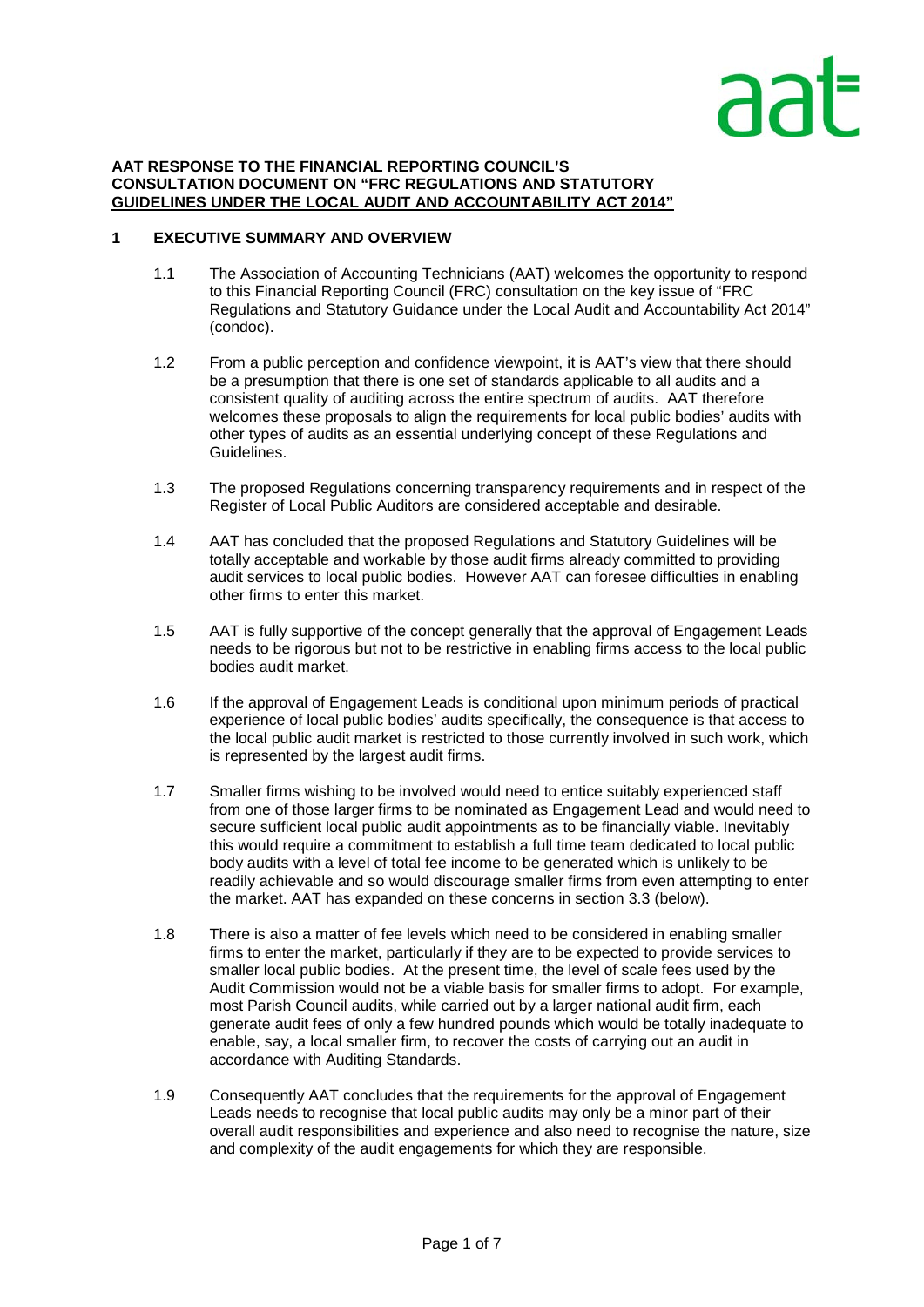

 1.10 AAT has further concluded as set out in 2.3.8. (below) that there are further benefits to be achieved by the requirements for the scrutiny of accounts for smaller public bodies to mirror those for charities in terms of widening access to the local public audit market.

# **2 RESPONSE TO QUESTIONS FOR RESPONDENTS**

## **2.1 Transparency Reports**

### **Question 1**

Do you agree that the requirement to publish transparency reports should be restricted to auditors of "major local audits" (paragraph 4.4.1)?

2.1.1 Although there is a strong argument that public confidence needs to be established in all auditors of public bodies, AAT agrees that the requirement to publish transparency reports should be restricted to auditors of 'major local audits' as the burdens and costs of such for firms auditing smaller public bodies would be disproportionate to the benefits achieved.

# **Question 2**

Do you agree that a firm that audits both major local bodies and private sector public interest entities should be able to publish a single transparency report (4.4.2)?

2.1.2 It is our view that public bodies' audits should be considered as requiring the same approach and audit techniques applied to audits in general, but as a specific industry sector, requiring expertise of specialist technical and statutory requirements (similar, for example, to the needs for charity audits or housing association audits). Therefore AAT considers it sensible for audit firms of both major public bodies and private sector public interest entities to publish a single transparency report both to avoid a duplication of effort and to ensure that such firms are consistent in their internal quality procedures as regards audits in all sectors.

## **Question 3**

Do you agree that (i) the information requirements and (ii) the requirements for publication should follow as closely as possible the existing requirements for auditors of private sector public interest entities (paragraph 4.4.3)?

2.1.3 For the reasons set out in the response to question 2 (above) AAT believes that the information requirements and the requirement for publication should be fully aligned with requirements for auditors of private sector public interest entities, even if this necessitates modifying the existing requirements for private sector audits.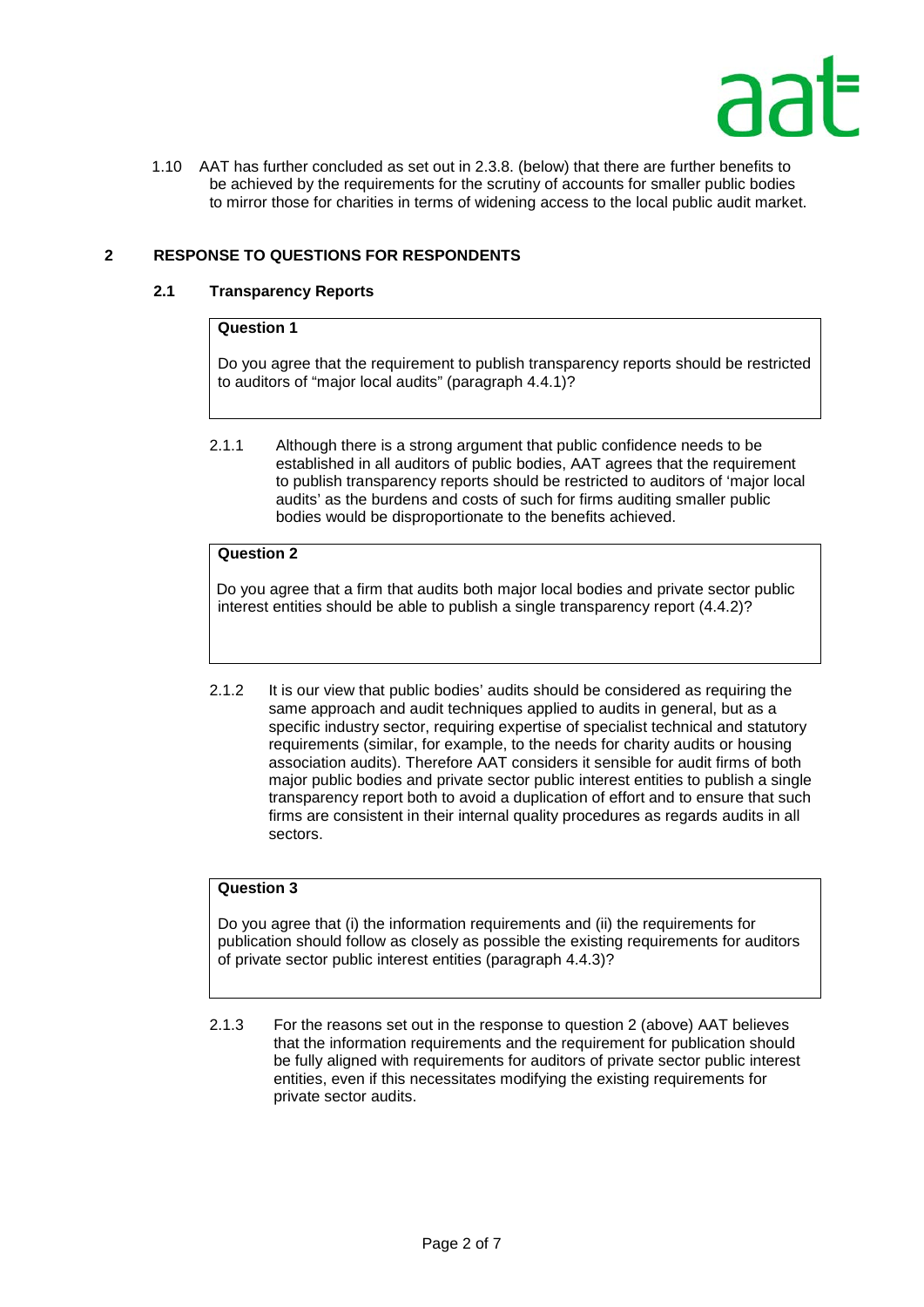# **Question 4**

Are there additional information requirements relating to local public audit that we should include as statutory requirements for transparency reports?

 2.1.4 AAT does not consider that the inclusion of major public audits in the requirements for transparency reports should require any additional information for the reasons set out in our response to question 2 (above).

# **Question 5**

Do you have specific comments on the draft regulations at Annex A?

2.1.5 AAT has no specific comments to make in respect of the draft regulations as set out at Annex A (condoc) relating to transparency reports.

# **2.2 Register of Local Public Auditors**

# **Question 6**

Do you agree that the requirements for the Register of Local Public Auditors should match as closely as possible the existing FRC requirements for the Register of Statutory Auditors (paragraphs 4.8 and 4.9)?

2.2.1 AAT's view is that the information required to be shown in the Register of Local Public Auditors and the Register of Statutory Auditors should be identical in nature, to avoid any implications of inferiority of one compared to the other.

# **Question 7**

Do you have specific comments on the draft regulations at Annex B?

2.2.2 AAT has no specific comments on the draft regulations as set out at Annex B (condoc) in respect of Recognised Supervisory Bodies (RSB).

# **2.3 Engagement Leads**

# **Question 8**

Do you agree with the overall approach at paragraph 4.17 below that the RSB's requirements for approving Engagement Leads need to be rigorous but avoid being too complicated or overly restrictive on allowing access to the local public audit market?

# **Question 9**

Do you support the detailed proposals, set out at paragraphs 4.18 to 4.28 below, for the experience and practical training requirements individuals should have to meet for approval?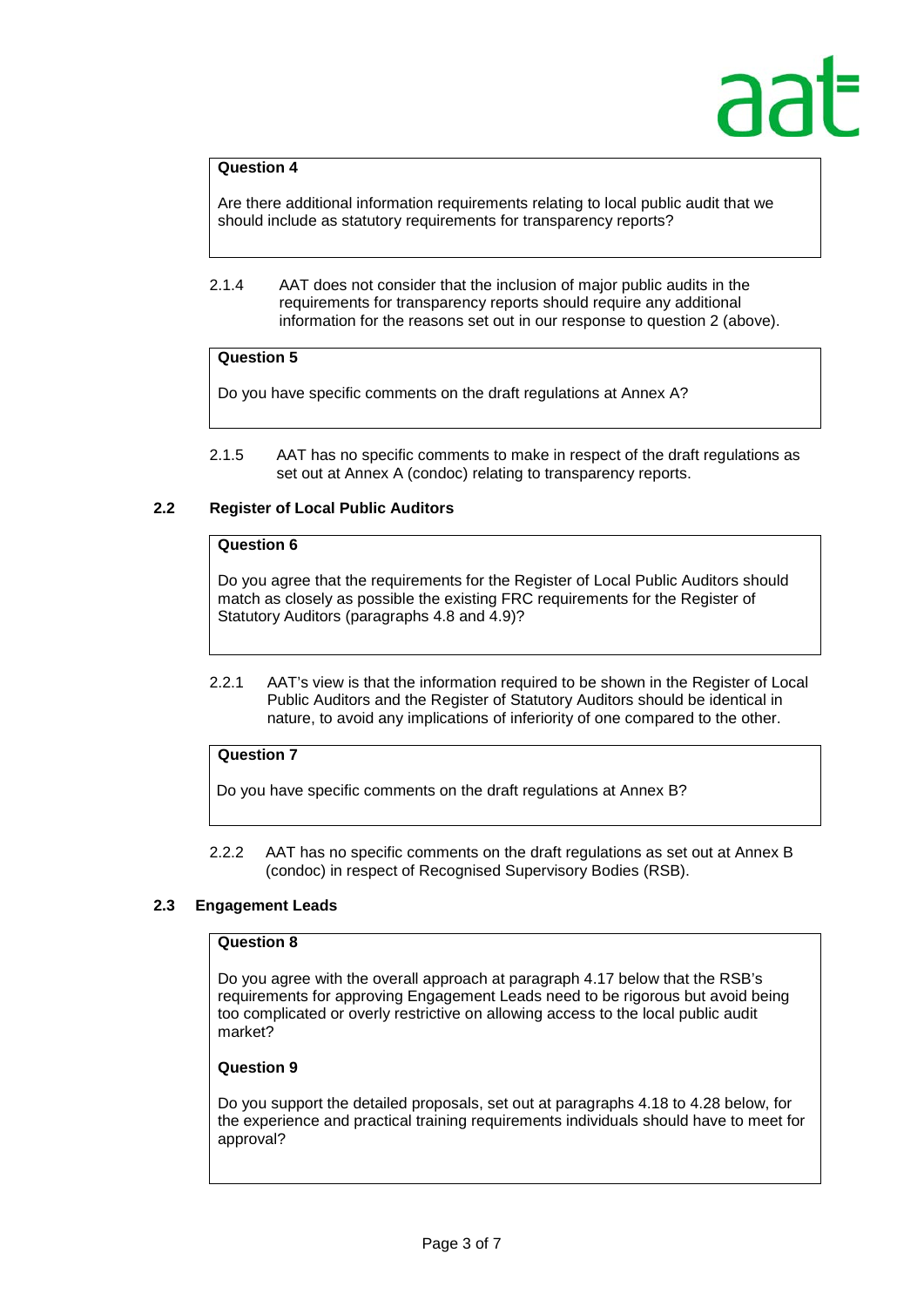# **Question 10**

Do you support the proposal at paragraph 4.29 below, that there should be a specific requirements on an RSB to place a specific obligation on a firm undertaking local public audit work to satisfy itself that the Audit Engagement lead has practical auditing experience of the regulatory and reporting requirements relevant to that audit engagement?

### **Question 11**

Do you have additional or alternative requirements that you consider should apply to those wishing to take on the responsibility as an Engagement Lead within a firm registered for local public audit?

- 2.3.1 The following comments, which follow relate to questions 8, 9, 10 and 11, reflect AAT's concerns over the proposed requirements for approving Engagement Leads.
- 2.3.2 AAT acknowledges and agrees with the objectives as set out in question 8 but believes that the approval requirements should be no more rigorous than those required of a Responsible Individual for audits in general. To be otherwise could lead to a presumption that a lower standard is acceptable for statutory audits other than for local public bodies.
- 2.3.3 AAT's view is that there are two separate aspects to be considered when assessing the competency of Engagement Leads. Firstly, Engagement Leads need to be competent in the conduct of audits generally which is reflected particularly by experience. The second aspect is for Engagement Leads to have the appropriate technical knowledge relevant to the type of local public body being subject to audit, which is dependent upon formal learning as part of the individual's Continuing Professional Development (CPD) requirements.
- 2.3.4 Paragraph 4.21 (condoc) refers to the need for Engagement Leads to have practical experience of the supervision of audits of local public bodies of at least two years out of the previous five years. Under paragraph 4.26 (condoc) it is proposed that an Engagement Lead may be approved on the basis of a maximum of three years supervised practical training in audit and accounting, of which six months must be in local public audit and a minimum of one year in local public audit, other public sector work or company audit work. AAT considers that both of these criteria for approving Engagement Leads result in the need for Engagement Leads to have substantial previous and ongoing experience of local public audits. This level of ongoing experience of an Engagement Lead would necessitate a substantial workload for the audit firm concerned, with a number of staff dedicated to local public audits under the supervision of the Engagement Lead, if such work is to be an economically viable proposition for the audit firm. Consequently this may preclude smaller audit firms who do not have a local public bodies' audits workload sufficient to justify the employment of a dedicated Engagement Lead and audit team from being in this market. The consequence would be that only larger audit firms would be in a position to have full time dedicated Engagement Leads thereby depriving smaller local public bodies from having access to appropriately sized audit firms.
- 2.3.5 AAT recommends that the technical knowledge of Engagement Leads should be focused on setting learning requirements based on CPD requirements set by each RSB, supported by appropriate levels of all audit experience generally, to be able to illustrate competences as is required for the approach to all audits,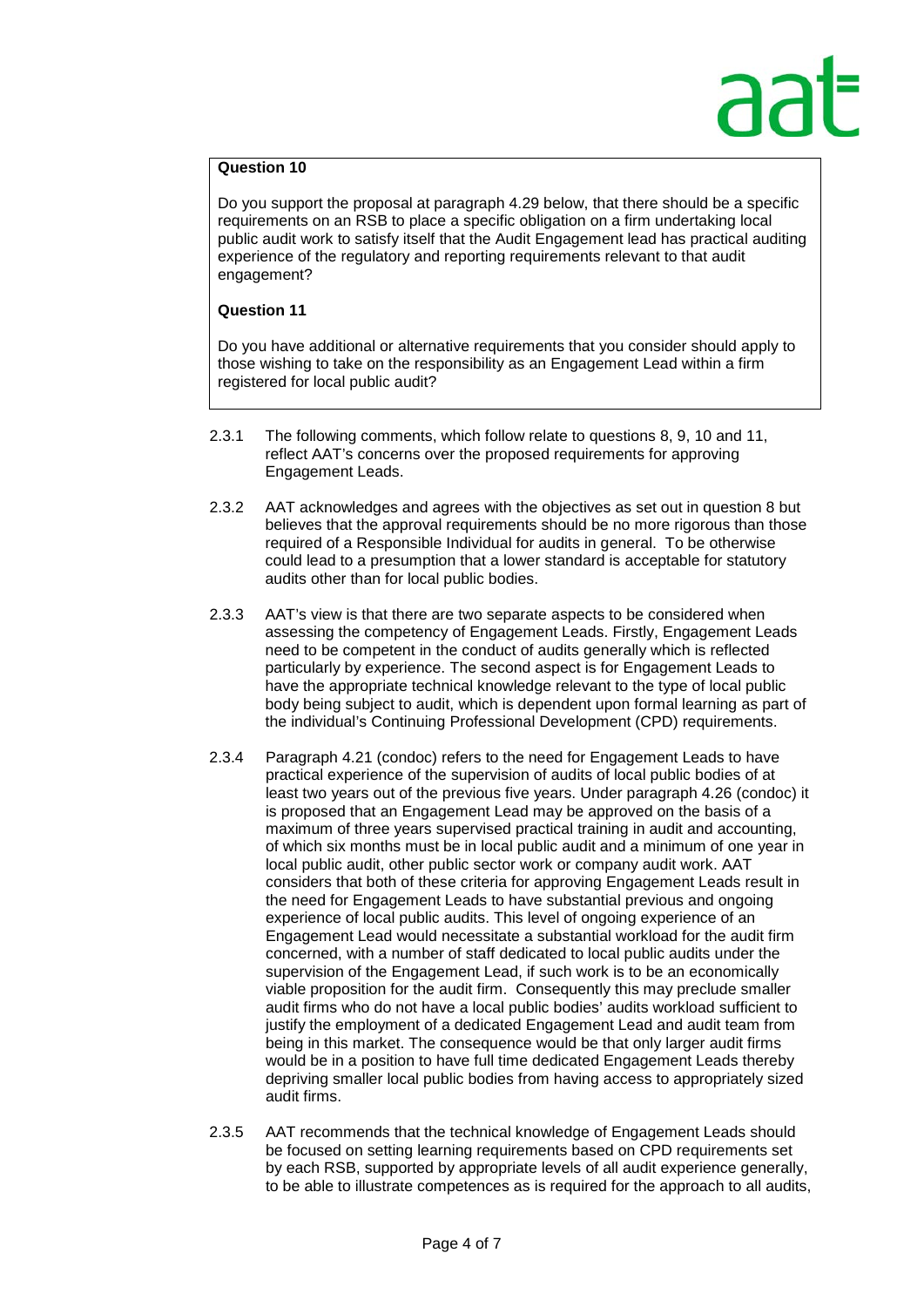

such as independence, attitude of mind and appropriate audit techniques. In this respect, it would be vital for approved Engagement Leads to be able to illustrate appropriate technical knowledge of "Value for Money" reporting, although not necessarily having previous experience of such. Experience of profit maximisation in commercial scenarios should be transferrable to value for money concepts for local public audits when supplemented by technical knowledge.

- 2.3.6 Sections 4.29, 4.30 and 4.31 (condoc) suggest the possibility of RSB's approving Engagement Leads by reference to the nature of the local public bodies engagements undertaken but is dismissed on the grounds of costs, complexity and differentiating from the requirements of company audits. While AAT agrees that detailed regulations to this effect are not desirable, AAT fully supports the concept that RSB's should require Engagement Leads only to be responsible for engagements for which they are competent, particularly with a view to enabling smaller firms to be involved in local public bodies audits, even if on a small scale. Ultimately there should be reliance on the disciplinary powers of RSB's to discipline any approved Engagement Leads who carry out work which is outside of their competence.
- 2.3.7 As a consequence, Engagement Leads should be suitably experienced to carry out audits generally across the spectrum of industry sectors, and have the technical knowledge specific to the local public bodies concerned, in the same manner that a Responsible Individual is required to be experienced in audits generally and technically knowledgeable in the specific industry specialisations of the entities concerned.
- 2.3.8 In addition AAT suggests that consideration should be given to the following:
	- (i) Seeking to improve access to the local public body audit market and to give smaller public bodies the opportunity to obtain such services at an economic cost, proportionate to the level of their activities, which is to ease the audit requirements for smaller public bodies.
	- (ii) While it is in the public interest to ensure that all public bodies are fully accountable there can be a close comparison as to meeting public interest needs with those of charities where those with annual income between £250,000 and £500,000 are subject to an Independent Examination by an examiner with a recognised qualification rather than the burden of the full audit regime. For those with annual income between £25,000 and £250,000 the Independent Examiner need not have one of the recognised qualifications but be "suitable" and below £25,000 need have no Independent Examination.
	- (iii) It would therefore appear logical for the requirements to scrutinise local public body accounts to mirror those for charities and thereby widen access to the market for accounts examiners for public bodies with annual income up to £500,000.

# **3 REGULATORY IMPACT ASSESSMENT**

3.1 There is a presumption that audit firms bidding for local public bodies audit engagements will not be constrained by scale fees, but will operate in an open market as regards fees. Undoubtedly, this will result in increased fees for smaller public bodies compared with the current nominal levels of scale fees. The latter would not be considered viable for regulated audit firms, especially larger audit firms.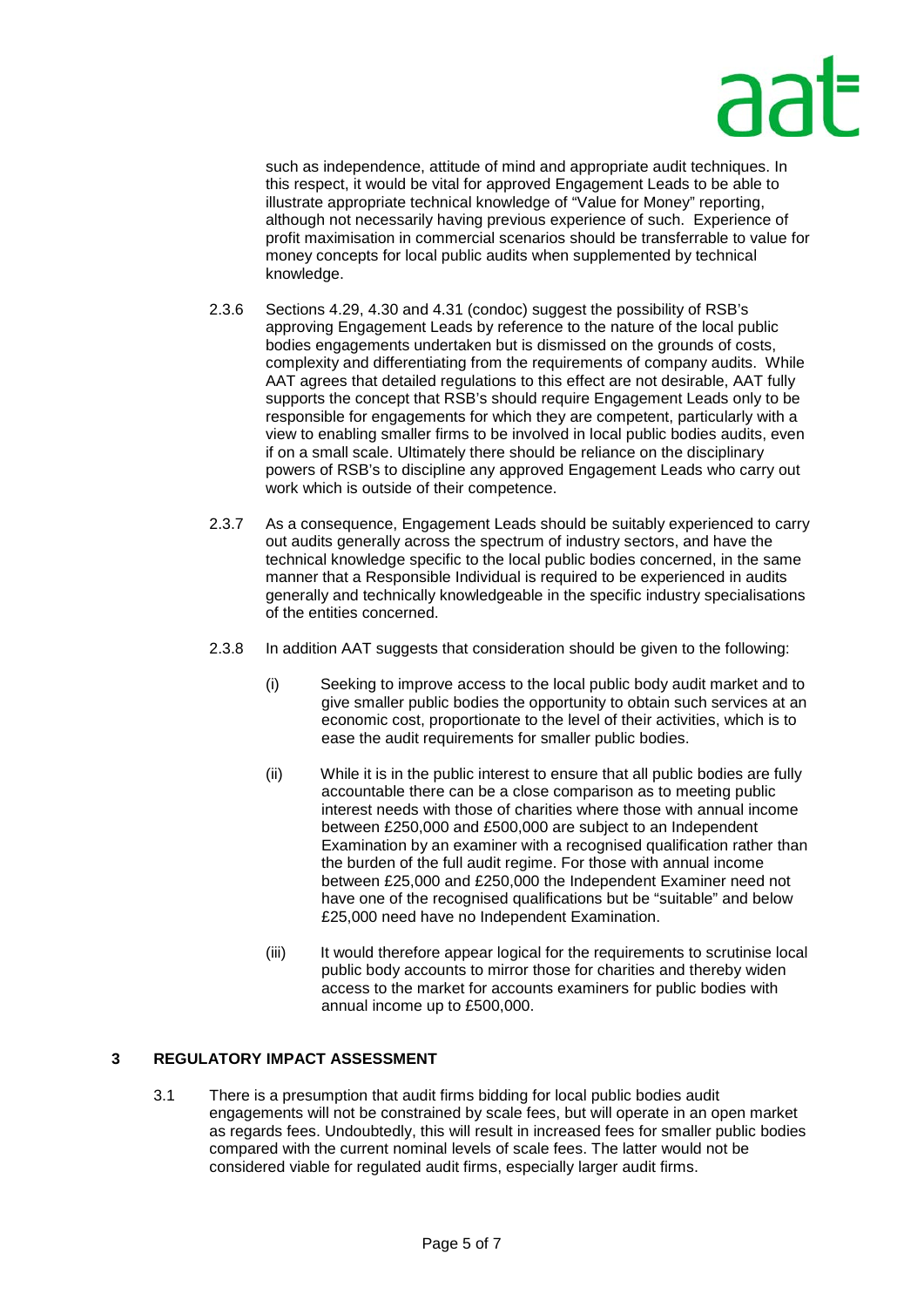# ลล

- 3.2 As set out in section 2.3.4 (above), AAT is concerned that requirements for Engagement Leads to have practical experience of local public bodies audits will restrict the number of firms able to take on such audits, and in the absence of smaller firms able to offer audits will give rise to unnecessary additional costs for smaller local public bodies, as well as a limited choice of approved audit firms eligible for appointment.
- 3.3 Annex C (condoc) highlights the fact that the FRC is obliged to provide statutory guidance to the RSB's for the approval of Engagement Leads for local public bodies' audits without a parallel requirement for company audit work. AAT considers it desirable that there should be parallel requirements so that approvals of an Engagement Lead and Responsible Individual are interchangeable. Any individual approved as a Responsible Individual for company audit work should automatically be approved as an Engagement Lead subject only to illustrating appropriate technical knowledge to be able to supervise the engagements falling under his responsibility (and vice versa). AAT recognises that this would necessitate modifying the existing requirements for private sector audits.

# **4 CONCLUSIONS**

- 4.1 AAT considers that the proposed Regulations and Guidelines provide an opportunity to unify the requirements for regulating all auditors, both for statutory audits and local public bodies audits, so that there is a consistency of standards applied. Local public bodies can be recognised as a particular specialised audit area, just as charities or housing associations are recognised as such, with the specialised aspects of the audit requiring technical knowledge, rather than practical experience. Practical experience of the basic approach to and conduct of audits are requirements common to all audits.
- 4.2 As referred to in section 3.3 (above), AAT considers that approval of individuals either as an Engagement Lead or as a Responsible Individual should be automatically interchangeable, subject only to any limitations of technical competence in relation to the audits for which the individual is responsible.
- 4.3 There is also a need to compare the audit requirements for local public bodies with those for charities as set out in 2.3.8 (above), in that both need to be accountable in the public interest but the burdens should be proportionate to the levels of their activities. It is illogical for different audit requirements to apply to smaller local public bodies and smaller charities.
- 4.4 There is an opportunity to expand the number of audit firms involved in local public bodies' audits and especially to encourage smaller local public bodies to look to smaller local audit firms with local knowledge to provide audit services, particularly those firms that are already Registered Auditors. However, it must be recognised that it is unlikely that smaller local audit firms would consider it a viable proposal to establish a dedicated specialist local public bodies audit team if the proposals set out in this Consultation Document were to be adopted for the reasons set out in section 2.3.4 (above).
- 4.5 It is unlikely that many smaller firms would seek to enter the local public bodies audit market if they are not already Registered Auditors due to the commitments and risks attaching to the need for compliance with Audit Regulations, being the same considerations which preclude smaller firms from being involved in other audit work generally.